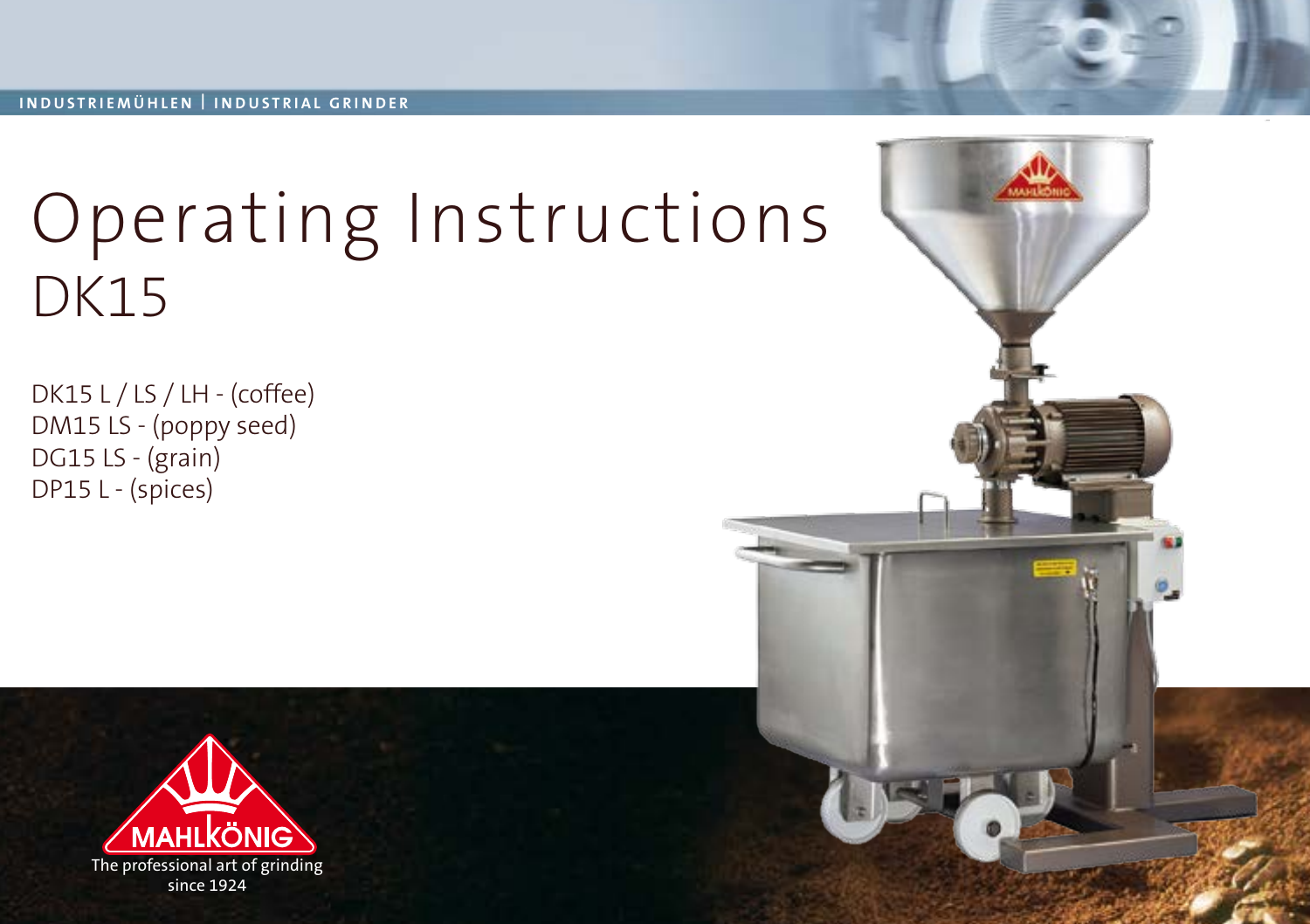

with the "DK15" you have purchased a grinder with an integrated grater in the well-known MAHLKÖNIG quality.

Our over 80 years of experience in the production and development of grinders have helped us to develop a new product in the MAHLKÖNIG company.

As usual, this new product guarantees top-quality by grinding of all types of coffee, spices and grains.

Before putting the device into service, please read these operating instructions including the safety instructions carefully and observe them at all times. Also instruct your personnel accordingly.

Enclosed you will find many useful tips that will make it easier for you to use the grinder. Keep these operating instructions in a safe, easily accessible location. In case of any unclear points or additionally required information, please contact your local dealer or us directly as the manufacturer.

#### HEMRO Manufacturing Germany GmbH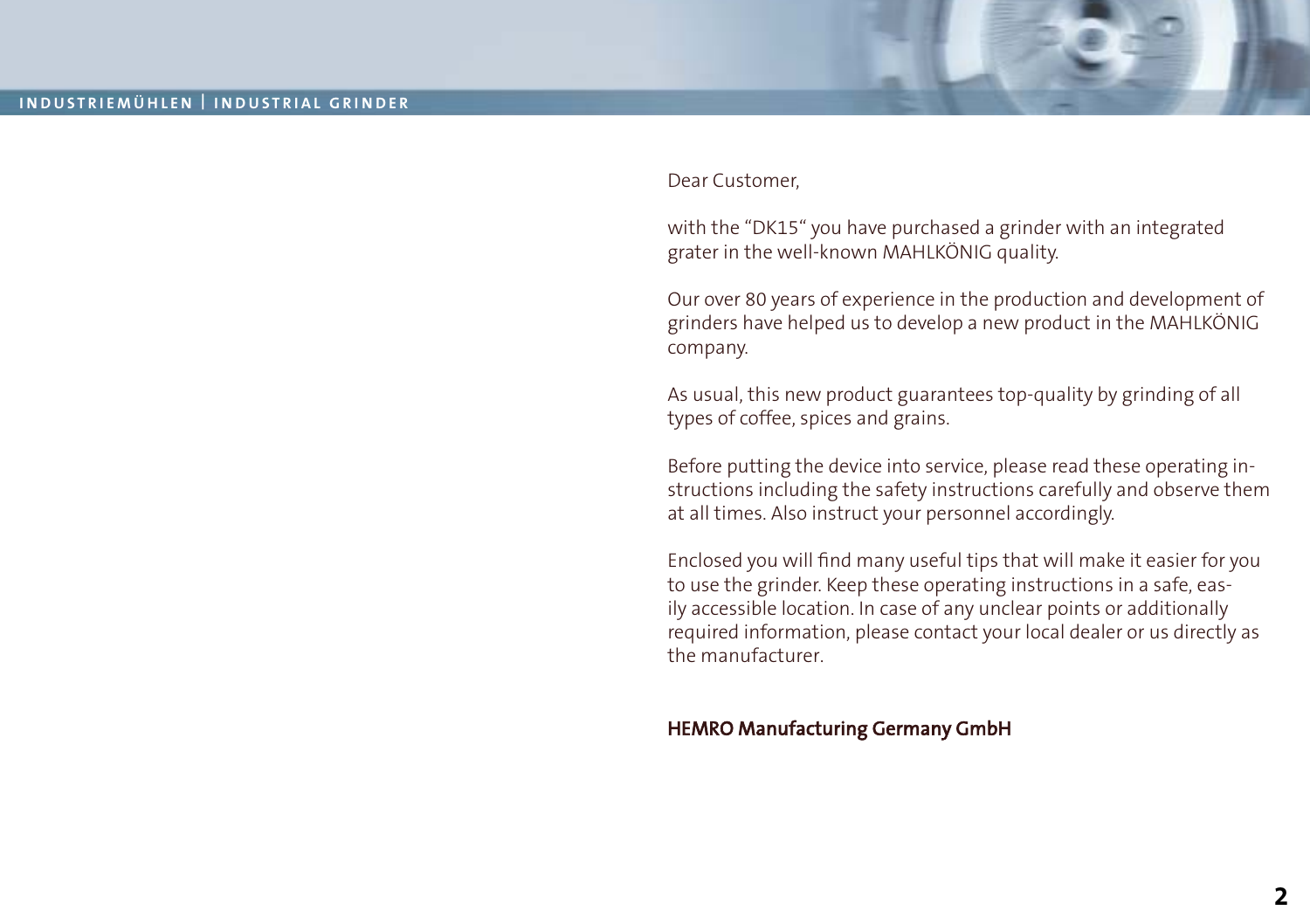### **Table of Contents**

| 1. Safety                          | 4 |
|------------------------------------|---|
| 1.1 Symbols                        | 4 |
| 1.2 Safety Instructions            | 4 |
| 1.3 Purpose of Use                 | 5 |
| 1.4 User Requirements              | 5 |
| 1.5 What can be ground?            | 5 |
| 2. Technical Data                  | 5 |
| 3. Description                     | 6 |
| <b>4. Safety Devices</b>           | 7 |
| 5. Setting Up and Basic Adjustment |   |
| 5.1 Setting-up area                |   |
| 5.2 Installation                   |   |
| 6. Operation                       | 8 |

| 7. Operating Faults                                                                         | 8              |
|---------------------------------------------------------------------------------------------|----------------|
| 8. Grind Adjustment                                                                         | 10             |
| 9. Cleaning<br>9.1 Cleaning of the grinder casing<br>9.2 Cleaning of the grinding mechanism | 10<br>10<br>11 |
| 10. Grinding Disc Replacement                                                               | 12             |
| 11. Maintenance and Repair                                                                  | 12             |
| 12. Spare Parts                                                                             | 12             |
| 13. Wiring Diagrams                                                                         | 13             |
| <b>14. Certificate</b>                                                                      | 14             |
| 15. Warranty                                                                                | 14             |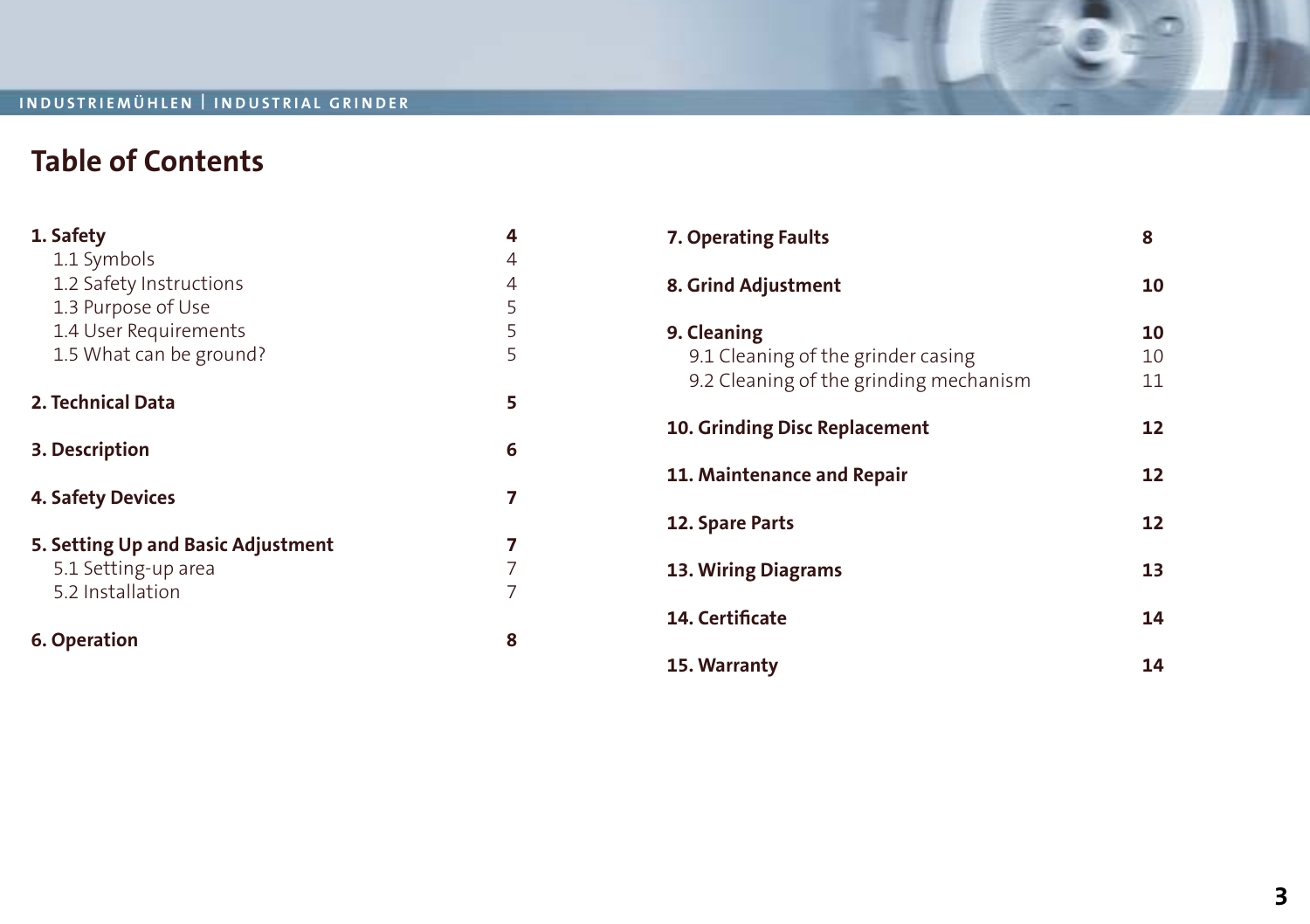### **1. Safety**



**Please read and observe the following operating instructions carefully. Non-observance can result in damage to the device as well as in health-threatening risks for the user.**

#### **1.1 Symbols**

The following two symbols are used in this manual of operating instructions:



#### Safety instruction:

In case of non-observance, extreme risk of accidents exists.



#### General instruction:

In case of non-observance, the device can become damaged or optimum operation not be guaranteed.

#### **1.2 Safety Instructions**

The grinder you have purchased is only allowed to be used to grind the material to be ground for which the grinder has been designed. Please compare the information on the rating plate with the title page. Ground material is never allowed to be filled into the grinder container.

Do not carry out any modifications or changes on the grinder. In case of non-observance, the manufacturer shall be liable for resulting damage in **no case whatsoever**.

Never operate the grinder in moist or, even worse, in wet surroundings.

Never put your fingers or objects into the rotating grinding mechanism underneath the coffee bean container.

Always pull the power supply plug out of the outlet before carrying out any maintenance or cleaning work on the device.

Never put the device into service with a defective power supply cable. Check the device regularly for any signs of damage on the power supply cable, plug, finger protector, etc.

Any repairs that may be required are only allowed to be carried out by experts. Please contact an authorised customer service centre, your local dealer or us directly as the manufacturer.

When unpacking the device, please check to determine whether the power supply voltage (volts) corresponds to the device voltage on the rating plate.

Children do not recognise the risks that may arise when handling electrical devices; therefore never leave children alone with electrical devices without proper supervision.



**Never immerse the device in water and do not operate it with wet hands.**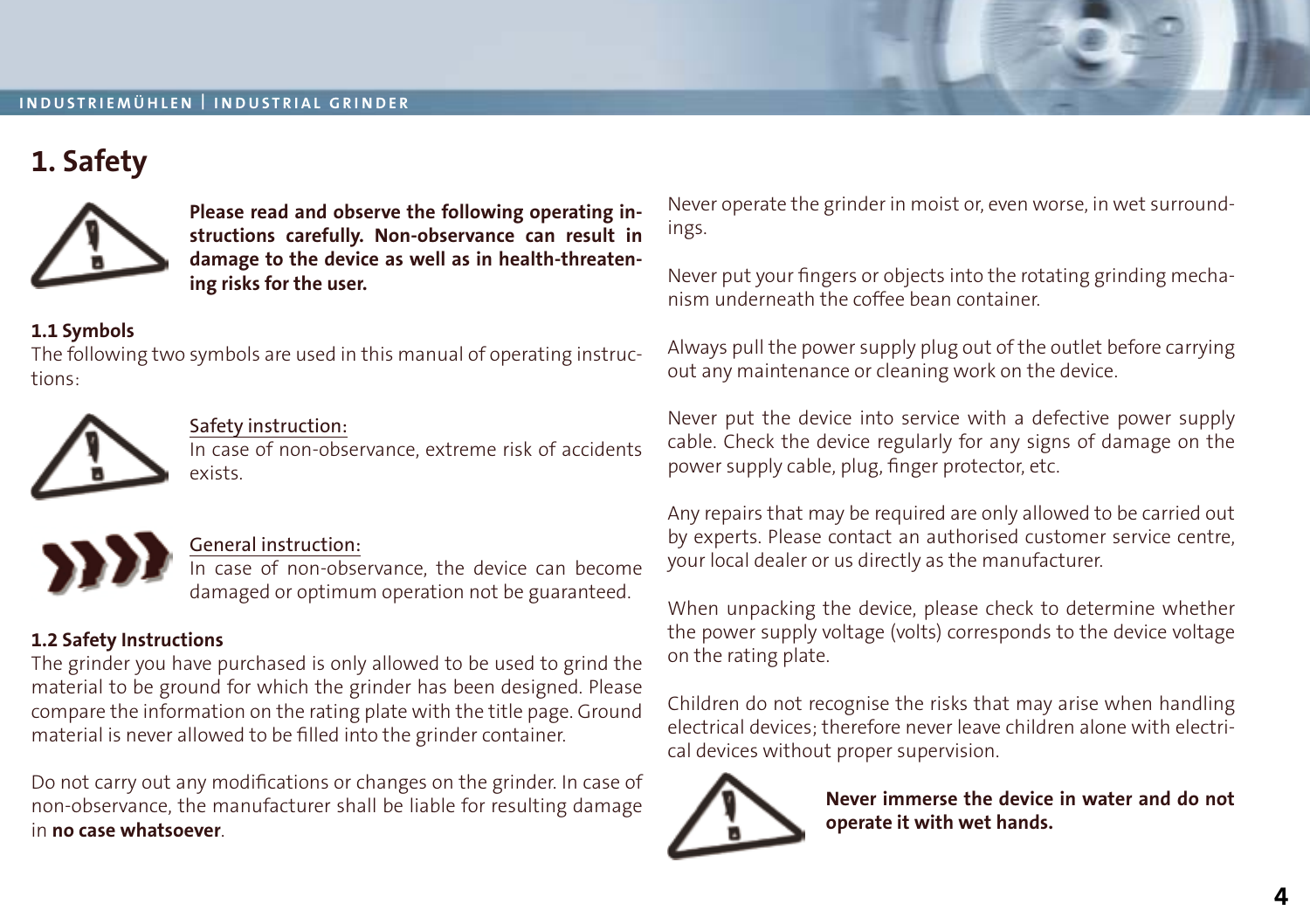#### **1.3 Purpose of Use**

The coffee grinder you have purchased, "DK 27", may only be used to grind whole roasted coffee beans. Please make sure that only clean and whole coffee beans are ground. Never use the grinder to grind any other products or objects. As there are a number of grater baskets for the grater, only grate products for which the grater baskets have been designed. There are grater baskets for all types of nuts and cheeses.

#### **1.4 User Requirements**

No special requirements are specified for the users of this device. It is, however, assumed that this manual of operating instructions has been carefully read and understood and that all instructions provided in this manual will be observed. In addition, working with the device on a safety-conscious basis is also expected.

#### **1.5 What can be ground?**

| l Grinder         | Products which can be ground |
|-------------------|------------------------------|
| NK 15 L / LS / LH | roasted coffee               |
| $DM$ 15 LS        | poppy seed                   |
| l DG 15 LS        | grain                        |
| DP 15 L           | spices                       |

### **2. Technical Data**

| <b>Description</b>                  | DK15L/LS/LH<br><b>DM15LS</b><br><b>DG15LS</b><br><b>DP15L</b> |
|-------------------------------------|---------------------------------------------------------------|
| Voltage / Frequency / Phases        | 400V / 50Hz / 3~<br>208-220V / 60Hz / 3~                      |
| Motor rotations                     |                                                               |
| @ 60 Hz                             | 1750 rpm                                                      |
| @ 50 Hz                             | 1400 rpm                                                      |
| Sound Emission                      |                                                               |
| Idle Operation                      | 63 dB                                                         |
| Operation*                          | 83 dB                                                         |
| Pre-fuse building                   | $3 \times 16$ A-slow                                          |
| Safety switch / Overload protection |                                                               |
| 400 V                               | adjusted: 6 A                                                 |
| $208 - 220V$                        | adjusted: 11A                                                 |
| Permissible max. Operating          |                                                               |
| time of the Grinder                 | continuous operation                                          |
| Dimensions in mm                    | W 790, H 1550, D 1230                                         |
| Net Weight                          | 132 kg (291 lbs)                                              |
| Hopper Capacity*                    | appr. 20 kg                                                   |
| Container Capacity                  | 2001                                                          |

\* values depend on grinding material

(Please ask the manufacturer or dealer for technical data on other voltages and frequencies.)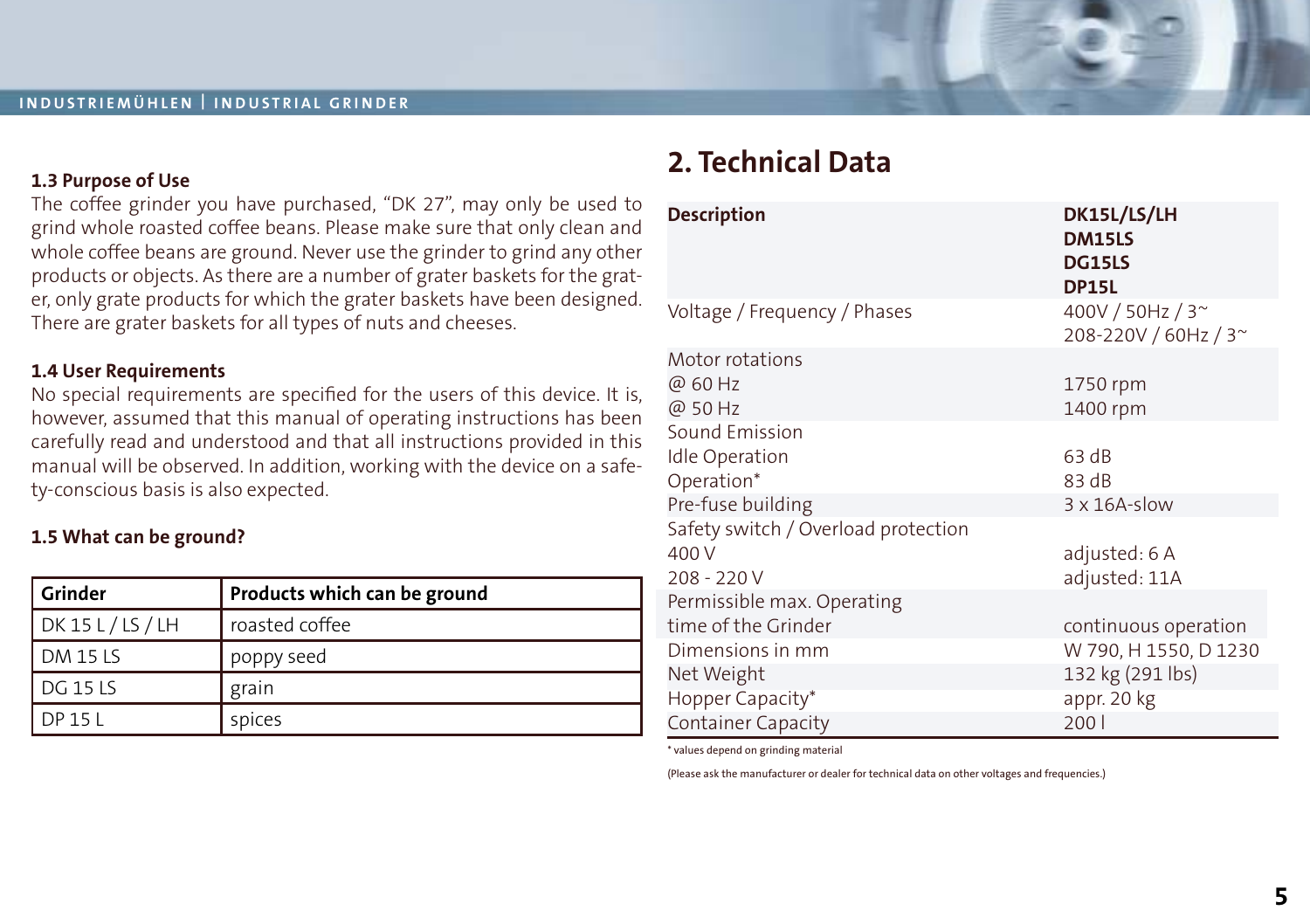### **3. Description**

#### Main components and operating elements

The main components and operating elements are shown in the figure.

- Pos. 1 Hopper<br>Pos. 2 Casing
- Casing with motor and grinding mechanism
- Pos. 3 Grind adjustment<br>Pos. 4 Container
- Container
- Pos. 5 Hopper slide<br>Pos. 6 ON / OFF swi
- Pos. 6 ON / OFF switch<br>Pos. 7 Reset button
- Reset button
- Pos. 8 Ground cable<br>Pos. 9 Base
- 

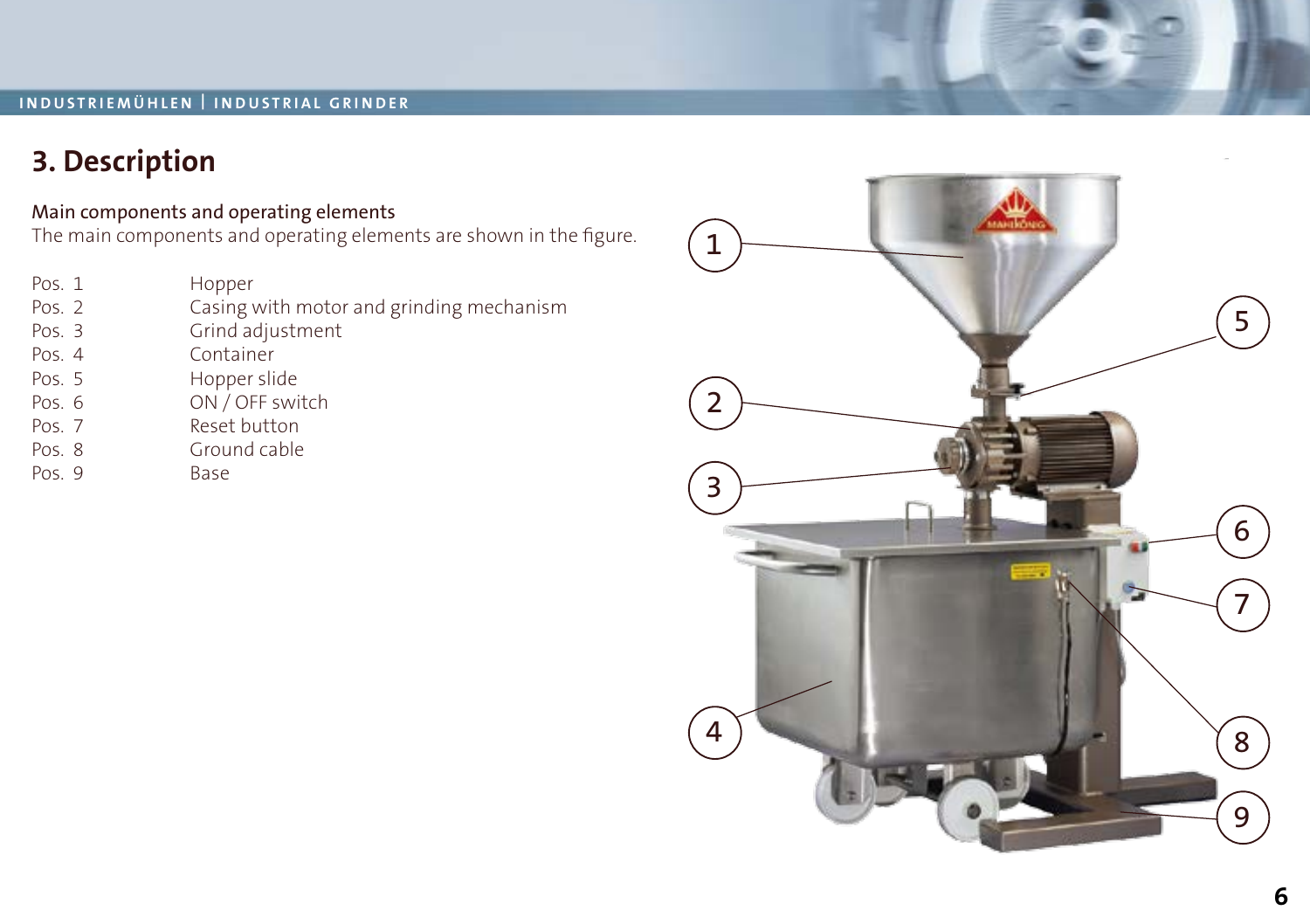

### **4. Safety Devices**

#### Thermal overload circuit breaker

The motor of the grinder is protected by an overload circuit breaker, which interrupts the electric circuit of the motor when the device is subjected to electric overloading. To be able to re-start the grinder, the reset button (Pos.7) on the back side of the casing must be pressed.



**The user has no influence whatsoever on this operation. In case of repeated tripping of the circuit breaker, an expert must be consulted since this could cause damage to the motor winding.**

#### Driver

The machine is protected against foreign objects in the grinder by a driver which breaks if the machine is overloaded.

#### Finger protector / Magnet holder

A combined finger protector / magnet holder is fitted in the hopper of the grinder. It is supposed to prevent the user from reaching into the running grinding mechanism. At the same time, it also prevents ferrous foreign objects from getting into the grinding mechanism. Every now and then you should clean the magnet since adhering foreign objects could be hanging from the magnet.



**Never remove the finger protection!**

### **5. Setting-up and Basic Adjustment**

A grinding test run is carried out on each grinder in the manufacturer's factory. This is why you may find ground material residue in the grinding mechanism!

#### **5.1 Setting-up Area**

Place the grinder on a level surface free from vibration.



**Never operate the grinder in moist, or even worse, in wet surroundings.**

### **5.2 Installation**

You have received your grinder in operating condition. Now you only need to connect it to a power supply system. Proceed as follows:



**Protect your device with a separate pre-fuse (not included in the scope of supplies) according to the in**formation provided under Item 2 "Technical data".



**Make sure that the pre-fuse is not overloaded by other consuming devices (e.g. fan-forced heaters, deep freezers).**



**Determine whether the mains voltage and frequency correspond to the information on the rating plate.**

Insert the plug into the available grounded outlet.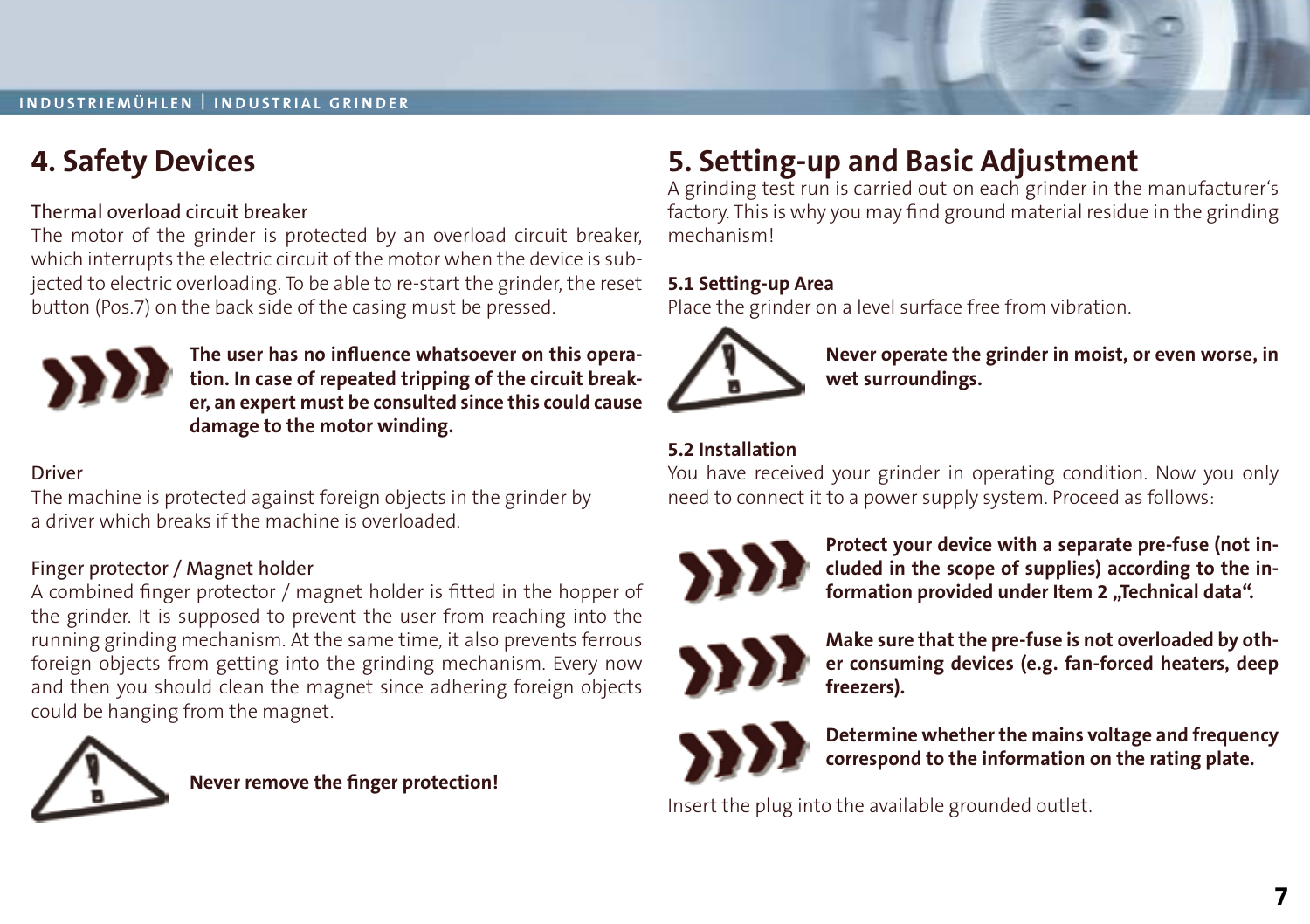

**After the grinder has been connected, you must check the direction of rotation of the grinding disc (arrow on the ventilator hood). If the grinder is rotating in the wrong direction ask an electrician to reverse the polarity of the socket in compliance with DIN standards.**

### **6. Operation**

- 1. By moving the rotary knob, set the required grind degree (to the left for coarse coffee powder, to the right for finer coffee powder).
- 2. Place the receiving container under the grinder spout. Now connect the grinder spout (by turning the spout slightly) with the transport container.
- 3. Only fill whole coffee beans into the hopper.



**Please do not forget to attach the ground cable to the ground screw attached to the transport container.**

- 4. Switch the grinder on and do not open the main slide until the green indicator lights up. The grinding process starts.
- 5. Before switching off the grinder, close the main slide and allow the grinder to grind the remaining beans.

### **7. Operating Faults**

| <b>Defect</b>                              | Cause                                                | Remedy                                                                                                                                                                                                                          |
|--------------------------------------------|------------------------------------------------------|---------------------------------------------------------------------------------------------------------------------------------------------------------------------------------------------------------------------------------|
| The grinder<br>hums but does<br>not grind. | The spout is<br>clogged.                             | Set grinding fineness to "coarse"<br>and trigger the grinding pro-<br>cess. The grinder will then grind<br>itself free. Afterwards, return<br>the setting to the desired grind-<br>ing fineness.                                |
|                                            | Grinding is set too<br>fine.                         | Turn the grinding fineness set-<br>ting to the right, to "coarse", and<br>trigger the grinding process.<br>The grinder will then grind it-<br>self free. Afterwards, return the<br>setting to the desired grinding<br>fineness. |
|                                            | A foreign object<br>is in the grinding<br>mechanism. | Clean the grinding mechanism<br>as described and remove the<br>foreign object. Observe the safe-<br>ty instructions!                                                                                                            |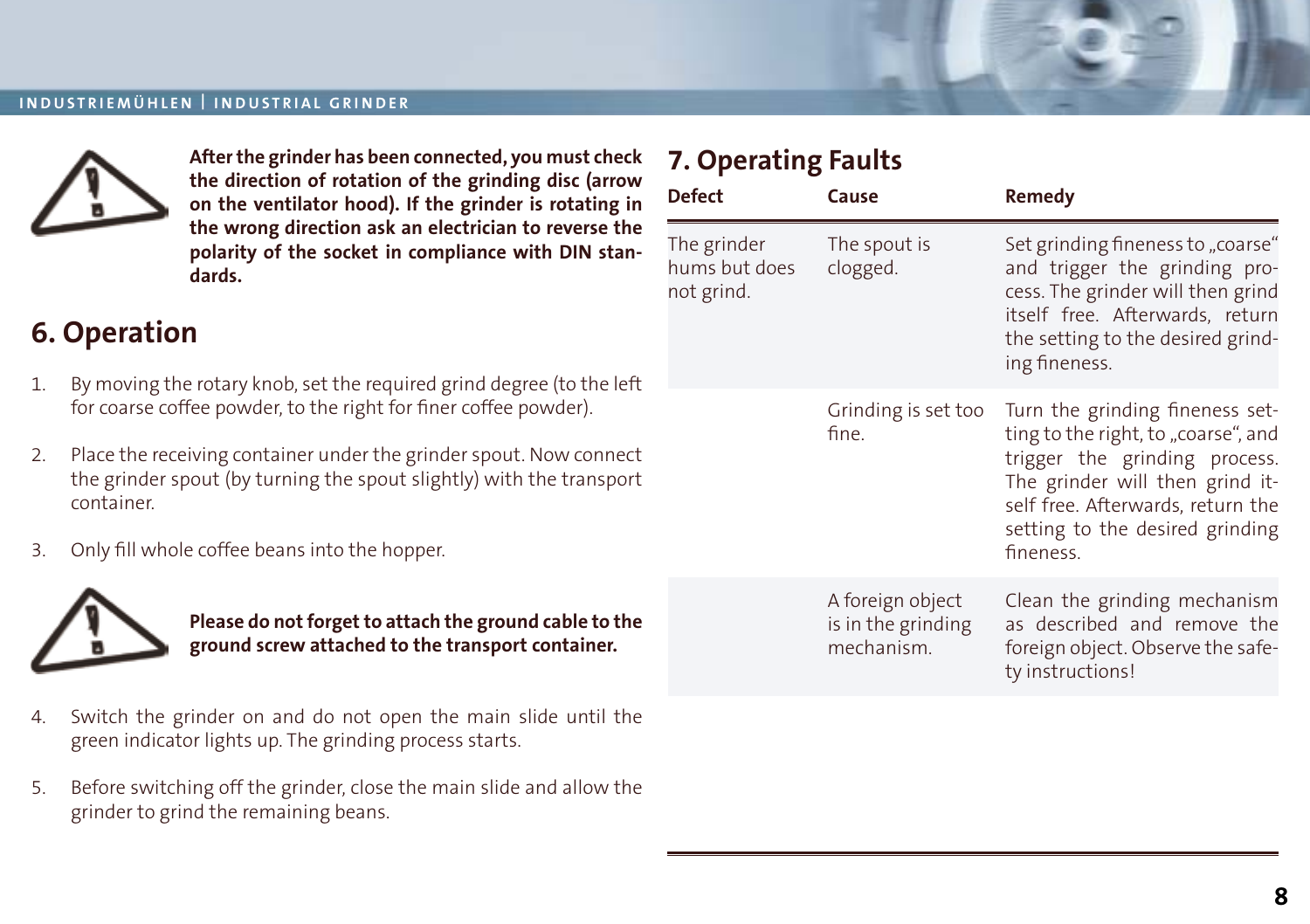| <b>Defect</b>                                                                                        | Cause                                                                                               | Remedy                                                                                              | <b>Defect</b>                               | Cause                                          | Remedy                                                                                                                                      |
|------------------------------------------------------------------------------------------------------|-----------------------------------------------------------------------------------------------------|-----------------------------------------------------------------------------------------------------|---------------------------------------------|------------------------------------------------|---------------------------------------------------------------------------------------------------------------------------------------------|
| The grinder does The power sup-<br>not start.                                                        | ply plug is not<br>inserted.                                                                        | Insert the plug into the outlet.                                                                    | Grinder rotates<br>but without<br>grinding. | Carrier breakage.                              | Remove the grinder casing cov-<br>er, take out the broken pieces<br>of the driver, insert a new driver<br>and then install the grinder cas- |
| The overload<br>Check to determine whether<br>circuit breaker has<br>the reset button of the circuit |                                                                                                     | ing cover again.                                                                                    |                                             |                                                |                                                                                                                                             |
|                                                                                                      | been tripped.                                                                                       | breaker has jumped out. Press<br>the reset button in again if ap-<br>propriate. In case of repeated |                                             | Incorrect sense of<br>rotation.                | Have the polarity checked by<br>specialised personnel.                                                                                      |
|                                                                                                      |                                                                                                     | tripping of the circuit breaker,<br>contact your authorised cus-<br>tomer service centre or dealer. |                                             | hopper magnet<br>obstruct the<br>incoming flow | Metal parts on the Clean the hopper magnet.                                                                                                 |
|                                                                                                      | The pre-fuse was<br>Check the pre-fuse. Restore the<br>pre-fuse to its initial state or<br>tripped. |                                                                                                     | of material to be<br>ground.                |                                                |                                                                                                                                             |
|                                                                                                      |                                                                                                     | replace it. Determine whether<br>other consuming devices are<br>also connected to this fuse.        |                                             |                                                |                                                                                                                                             |
|                                                                                                      | The motor<br>protector was<br>tripped.                                                              | Give the grinder a cooling-off<br>break of approx. 1 hr.                                            |                                             |                                                |                                                                                                                                             |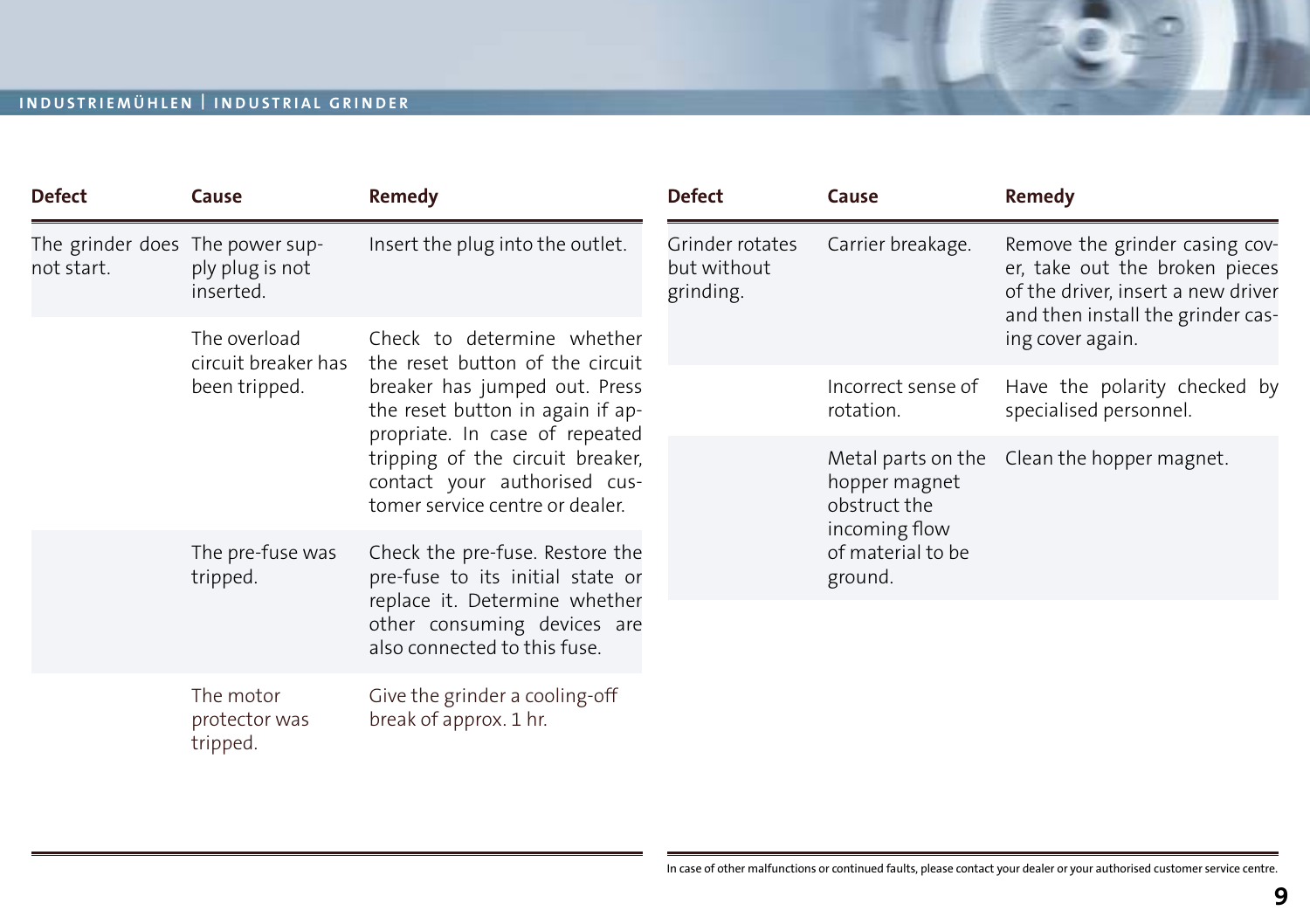### **8. Grind Adjustment**

The grinder has been precisely adjusted by the manufacturer. However, if the ground material is no longer fine enough after a longer period, the grinder must then be re-adjusted according to the following procedure:

- 1. Unscrew the attachment screw in the centre of the rotary knob and remove it.
- 2. Now switch the grinder on.
- 3. Now turn the exposed adjusting spindle very carefully and slowly to the right until you hear a light rattling sound (the grinding discs are touching) and then turn it back again immediately by approx. 1 notch to the left. However, you must not be able to hear the grinding discs rattling together.
- 4. If you grind some beans now, you should get fine grains (in the case of coffee). If the coffee beans have been ground too fine, the grinder can stick together so that the coffee beans can no longer slide down to be ground.



It is important to ensure that no "rattling" noise of **the grinding disks can be heard! Their service life will otherwise be significantly reduced!**

- 5. If the adjustment you have made does not come up to your expectations you can adjust the grind degree as described above.
- 6. Set the rotary knob on the adjusting spindle such that the marking of the knob is positioned exactly on the right symbol "fine". Now you should no longer be able to turn it to the right.

7. Replace the attachment screw into the centre of the rotary knob and tighten it again.

### **9. Cleaning**



**Always pull the power supply plug out of the outlet before carrying out any maintenance or cleaning work on the device!**



**Observe the safety instructions under 1.2!**

#### **9.1 Cleaning the grinder casing**

Clean the casing of your grinder every now and then with commercially available mild cleaning agents. In addition, you should also clean the magnet in the hopper from time to time by removing any foreign objects that may have become stuck because otherwise this could result in clogging.



**Do not let any foreign objects fall into the grinding mechanism!!**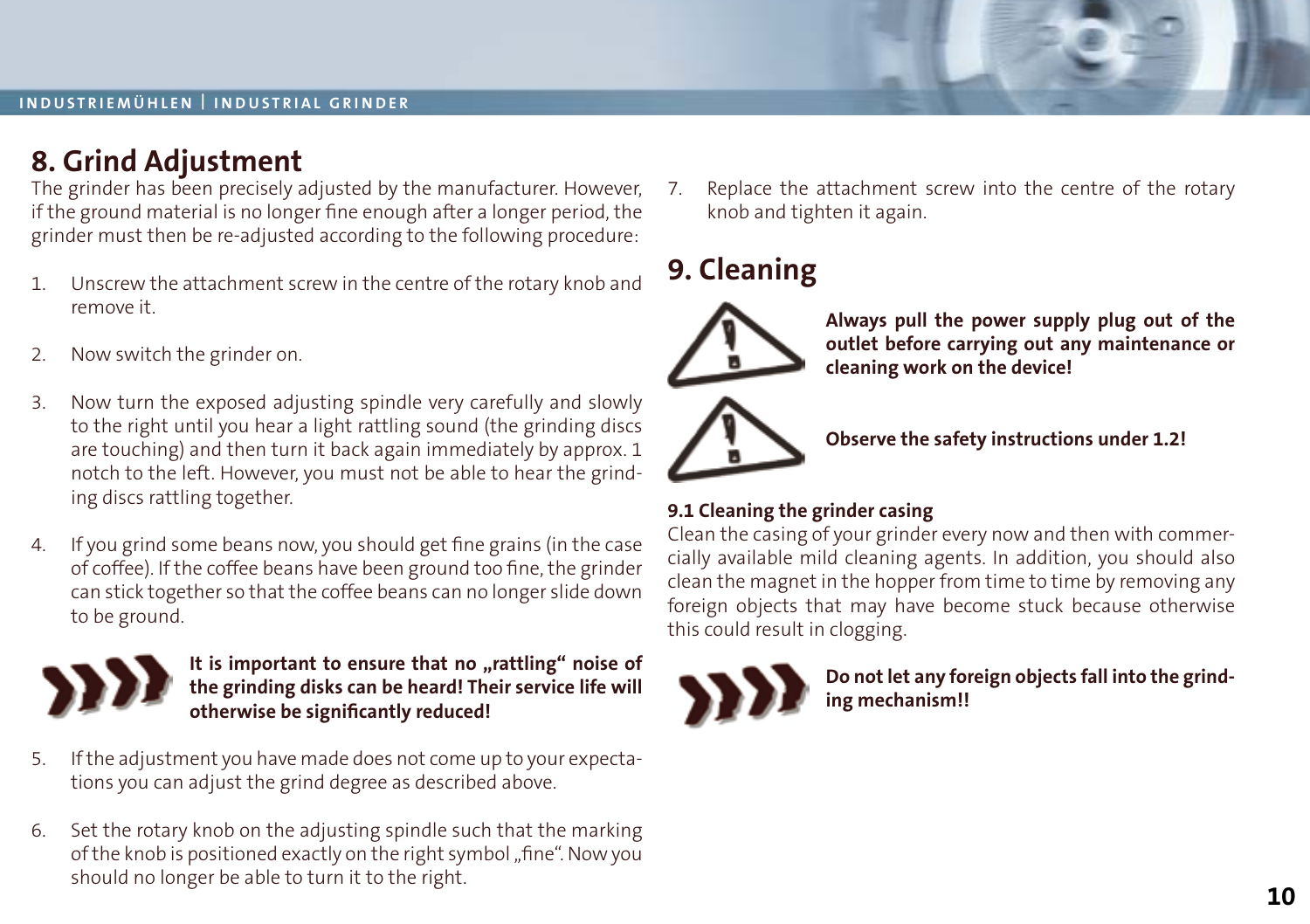



- 1. Pull out the power supply plug !
- 2. Rotate the rotary knob  $(11)$  to "coarse".
- 3. Unscrew the two screws (13) on the grinder casing cover (12) and then remove this cover.
- 4. Take the carrier (10) out of the slot of the pre-breaker.
- 5. Pull the pre-crusher (9) off the motor shaft. Use a puller.
- 6. Clean the grinding mechanism with a fine brush and remove any foreign objects.
- 7. Before pushing the pre-crusher (9) back onto the shaft again, lubricate the shaft with non-corrosive, resin-free and foodstuff-compatible grease (e.g. Vaseline).
- 8. After you have pushed the pre-crusher onto the shaft, line up the two slots so that you can then easily re-insert the previously removed driver (10).



#### **The rounded side of the driver must point toward the motor.**

9. Clean the contact surfaces of the grinder casing and grinder casing cover (12) carefully in order to remove any form of soiling.



#### **During re-assembly, no ground material is allowed to be sticking to the surfaces where the grinder casing and the grinder casing cover lie on top of one another.**

- 10. Screw the grinder casing cover (12) down tightly with the two screws while changing the side (13) several times.
- 11. Rotate the rotary knob to the desired grind degree. The grinder is now ready for operation again.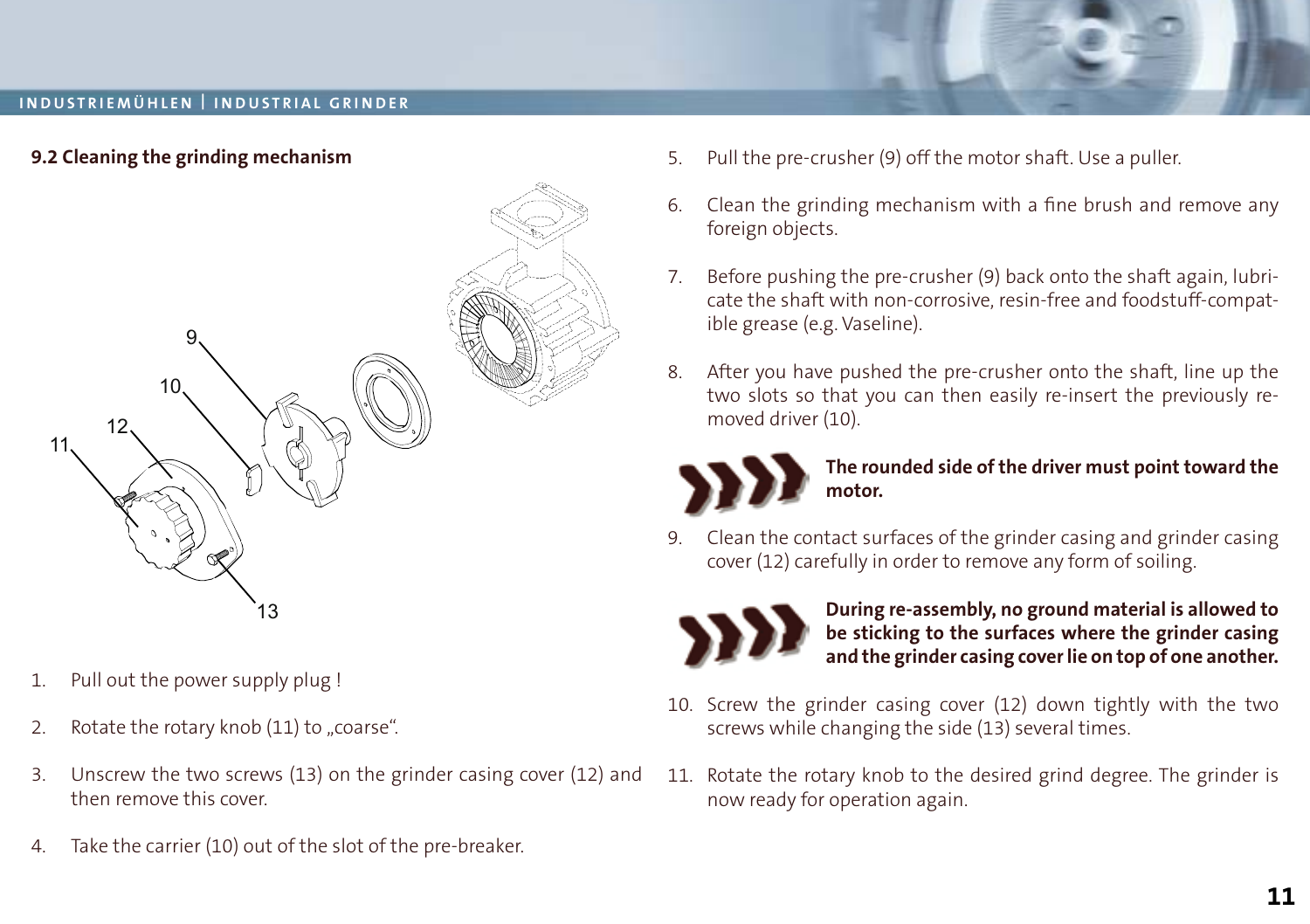

### **10. Grinding Disc Replacement**

If the grinding performance decreases and the ground products are hot and irregular, you should change the grinding discs.

- 1. Take the grinder apart as described under "9" and remove the grinding discs from the grinder casing and the pre-breaker using a screwdriver.
- 2. Clean the surfaces of the new grinding discs thoroughly and screw them in position tightly and evenly.
- 3. Close the grinder casing again as described under "9" and set the grind degree again as described under "8".

### **11. Maintenance and Repair**

![](_page_11_Picture_8.jpeg)

**Always pull the power supply plug out of the outlet before carrying out any maintenance or cleaning work on the device!**

**Check the device regularly for any signs of damage on the power supply cable, plug, finger protector, etc.**

![](_page_11_Picture_11.jpeg)

**Any repairs that may be required are only allowed to be carried out by authorised experts. Please contact an authorised customer service centre or your local dealer.**

### **12. Spare Parts**

Spare parts are usually ordered from your customer service centre or your local dealer. To ensure quick, correct processing of your order, the following information is absolutely required:

- 1. Type designation and serial number of the grinder (on the rating plate on the rear side of the grinder).
- 2. Color of the grinder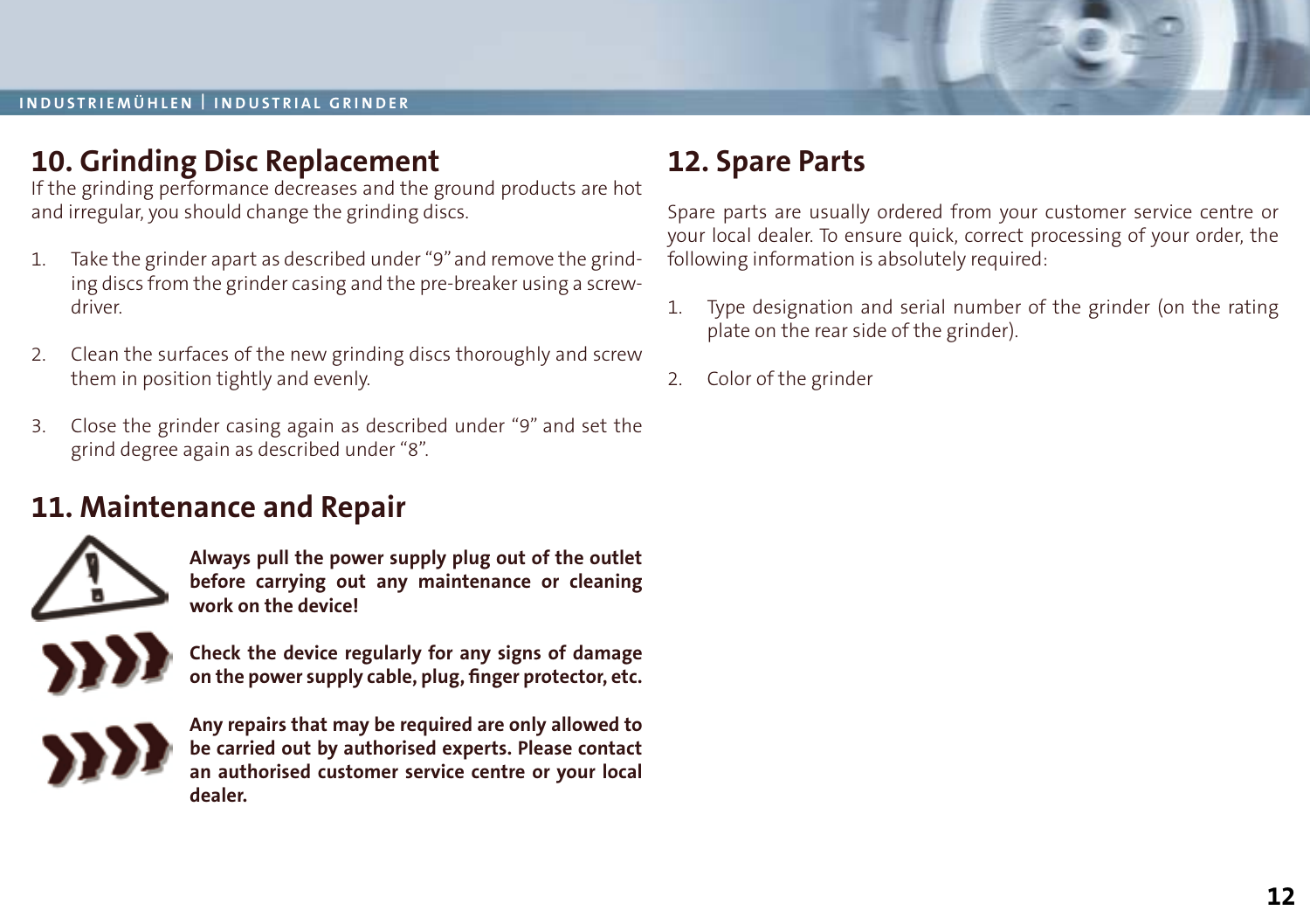![](_page_12_Picture_1.jpeg)

### **13. Wiring Diagram DK15 208V 60Hz Wiring Diagram DK15 400V 50Hz** A1 Motorstarter Kraus& Naimer M12D1C415/00620 M A1 motor starter Kraus& Naimer M1201C230/01200 M motor starter Kraus&Naimer M1201C415/00620 M K1 main electric contactor \$1210 £230/3010 K1 Hauptschütz Kraus&Naimer S1210 C415/3010<br>main electric contactor Kraus&Naimer S1210 C415/3010 F1 motor protection relay Kraus&Naimer T9-004A F1 Motorschutzrelais Kraus&Naimer T9-004A<br>motor protection relay Kraus&Naimer T9-004A S1 ON-OFFpushbutton switch Kraus&Naimer ST1 H 011MB No Ein-Aus Taster Kraus&Namer ST1 H 011MB<br>ST Ein-Aus Taster Kraus&Namer ST1 H 011MB<br>ON- OFF pushbutton Kraus&Namer ST1 H 011 MB<br>W1 Lapp-Kabel Ottlex SX1,5 / H05VY5-F<br>supply cable Ottlex SX1,5 / H05VY5-F W1 supply cable UL/CSA AWG 14/4=4X2,08mm<sup>2</sup> rubbercladding X1 turnlock plug 20-3d 250V- 3pole 4wire NeMa con X1 CEE-Kabelstecker Type 213/N/RE16A-6h<br>plug CEE typ 213/N/RE16A-6h  $\overline{\mathcal{L}}$  $R = 222$  $\sum_{i=1}^{n}$  $-2$  $\circ$  $\overline{\phantom{0}}$  $\Box$  $\overline{a}$  m  $\circ$  $\Box$  $5\pi$ ξ ≅ 둔  $\bar{\times}$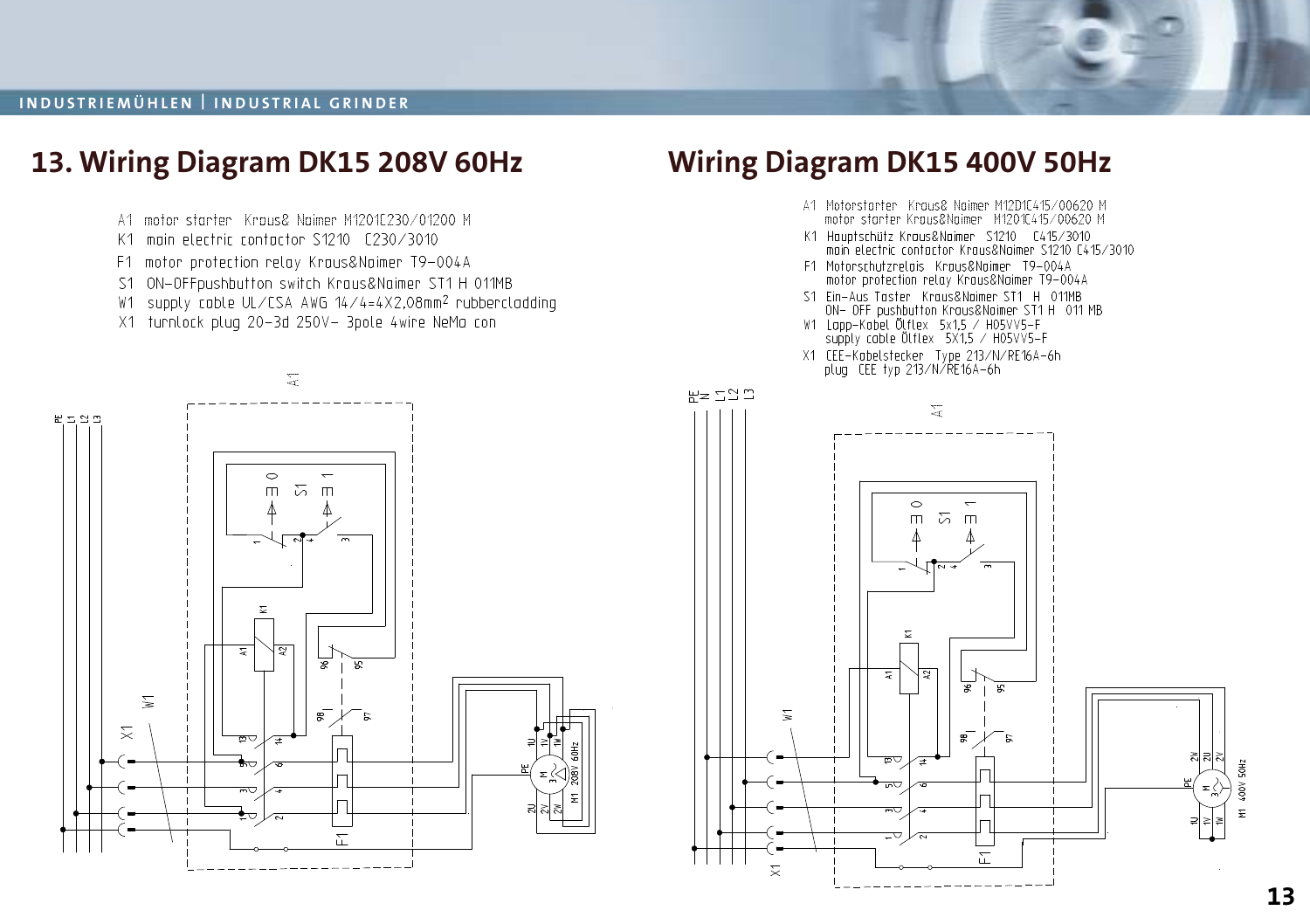| The manufacturer:                                               | MAHLKÖNIG GmbH & Co. KG<br>Tilsiter Straße 142<br>D - 22047 Hamburg<br>Tel.: +49 (0) 40 69 69 40 - 0<br>Fax: +49 (0) 40 69 39 72 - 1                                                                                                                                 |                                  |                                                                            |  |  |
|-----------------------------------------------------------------|----------------------------------------------------------------------------------------------------------------------------------------------------------------------------------------------------------------------------------------------------------------------|----------------------------------|----------------------------------------------------------------------------|--|--|
| hereby declares that the below mentioned product:               |                                                                                                                                                                                                                                                                      |                                  |                                                                            |  |  |
| product type:                                                   |                                                                                                                                                                                                                                                                      | device for food processing       |                                                                            |  |  |
| machine description:                                            |                                                                                                                                                                                                                                                                      | Coffee grinder                   |                                                                            |  |  |
| machine typ:                                                    |                                                                                                                                                                                                                                                                      | DK15L / DK15LS / DK15LHM / DM15L |                                                                            |  |  |
| is in compliance with the following directives and regulations: |                                                                                                                                                                                                                                                                      |                                  |                                                                            |  |  |
| The Low Voltage Directive<br>Supplements in Europe:             | The provisions of the Machinery Directive<br>The EC Electromagnetic Compatibility Directive<br>The Directive on the restriction of use of certain<br>hazardous substances in electrical and electronic equipment<br>The EU chemicals regulation (REACH - Regulation) |                                  | 2006/42/EG<br>73/23/EWG<br>2004/108/EG<br>2011/65/EU<br>(EG) Nr. 1907/2006 |  |  |
|                                                                 |                                                                                                                                                                                                                                                                      |                                  |                                                                            |  |  |
| Regulation 1935/2004                                            |                                                                                                                                                                                                                                                                      | contact                          | Requirements for materials and<br>the objects with Food comes into         |  |  |
| Documentation Agent:                                            |                                                                                                                                                                                                                                                                      | Sven Frdmann                     |                                                                            |  |  |
| Address of the proxy documentation:                             |                                                                                                                                                                                                                                                                      |                                  | See the address of the manufacturer                                        |  |  |
| Done in Hamburg on:                                             |                                                                                                                                                                                                                                                                      | 01.08.2013                       |                                                                            |  |  |
| Function of subscriber:                                         |                                                                                                                                                                                                                                                                      |                                  | General Manager                                                            |  |  |
| Name of signatory:                                              |                                                                                                                                                                                                                                                                      |                                  | Philipp Baumberger                                                         |  |  |
|                                                                 |                                                                                                                                                                                                                                                                      |                                  |                                                                            |  |  |

Dresdner Bank AG (BLZ 200 800 00) Kto. 383 780 400, Postbank Hamburg (BLZ 200 100 20) Kto. 253 89-203, Commerzbank AG (BLZ 200 400 00) Kto. 21 10 294, Ust. Id. Nr.: DE 118 37 22 65

**13. Certificate 14. Warranty Conditions**

- 1. The warranty period is 1 year from the date of purchase.
- 2. The warranty covers all damages that can be attributed to inferior materials or defective workmanship. Corresponding grinders will be repaired or replaced free-of-charge, with the exception of transport or freight charges. Transport is the responsibility of the customer. Therefore, avoid damages with all returns by correct packing.
- 3. The grinder may only be opened for cleaning purposes in accordance with the Operating Instructions.
- 4. This warranty does not cover damages which have occurred through: Improper usage, improper maintenance, lack of servicing, usage for purposes other than those intended, incorrect installation, incorrect voltage, breakage, natural wear or for reasons beyond our sphere of influence.
- 5. In order to maintain the warranty, only original spare parts and accessory parts may be used.
- 6. Observe in addition our General Delivery Conditions in their respective current version.
- 7. The manufacturer is in no way liable for consecutive or secondary damages.
- 8. The warranty does not cover costs emerging from repairs conducted by non-authorized personnel.